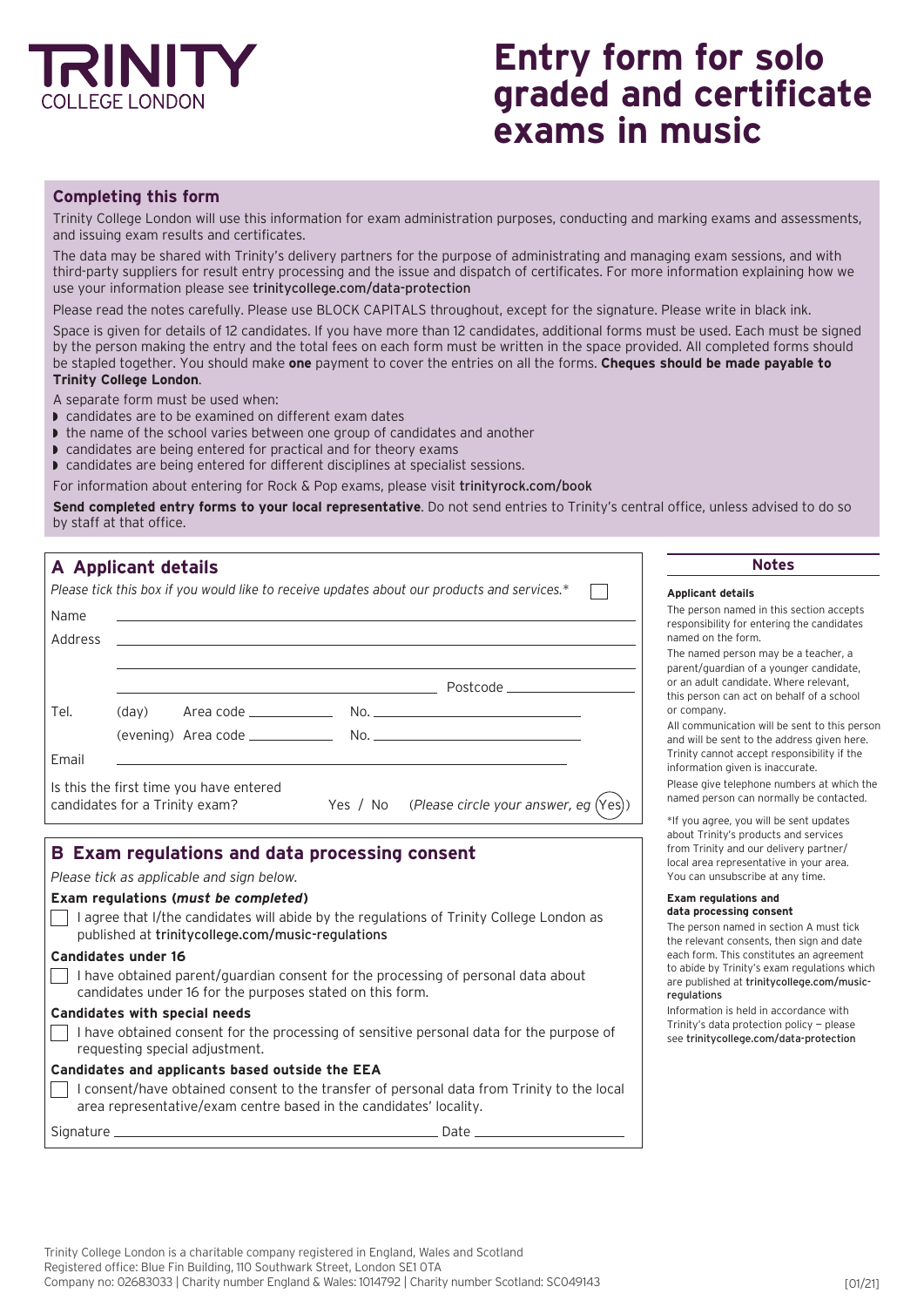## **C About the exam Notes**

*For exam dates please contact your local representative, or for UK entries go to [trinitycollege.com/UK-music-entry](http://trinitycollege.com/UK-music-entry)*

Centre name

Month of exam **Year** 

Practical / Written (Please circle only one, eg (Practical))

Give dates or times when the candidates are **not** available:

### **D Name of school**

*Complete this section if you want the name of the school on certificates.*

School

### **E Candidates with special needs**

Number of special needs provision requests

*Please complete a special needs provision form for each candidate this applies for. The form can be downloaded from [trinitycollege.com/music-csn](http://trinitycollege.com/music-csn) or can be obtained from your local Trinity representative.*

*The special needs provision form and appropriate supporting documentation (if required), must accompany the entry.* 

*Please ensure the special needs box is ticked against each provision needed (see section G).*

### **F Total fees**

Payment of enclosed for total fees.

*A receipt will be issued only if your name is entered in the* **RECEIPT** *section at the bottom of the page and a stamped addressed envelope is enclosed with your entry.*

### **Grade/level codes**

### **Subject codes**

| IN  | Initial                       | <b>FBA</b>     | Accordion (Free Bass) | <b>EO</b>  | Electronic Organ             |
|-----|-------------------------------|----------------|-----------------------|------------|------------------------------|
| 01  | Grade 1                       | <b>SBA</b>     | Accordion             | <b>EUP</b> | Euphonium                    |
| 02  | Grade 2                       |                | (Standard Bass)       | <b>FLG</b> | Flugelhorn                   |
| 03  | Grade 3                       | <b>AGR</b>     | Acoustic Guitar       | FL.        | Flute                        |
| 04  | Grade 4                       | <b>BTN</b>     | <b>Baritone</b>       | <b>HRN</b> | French Horn                  |
| 05  | Grade 5                       | <b>BBB</b>     | <b>B</b> flat Bass    | <b>HRP</b> | Harp                         |
| 06  | Grade 6                       | BT.            | <b>Bass Trombone</b>  |            | $ (Initial & Grades 1-3)$    |
| 07  | Grade 7                       | <b>BSN</b>     | <b>Bassoon</b>        | JCL.       | Jazz Clarinet                |
| 08  | Grade 8                       | <b>VCL</b>     | Cello                 | JFL.       | Jazz Flute                   |
| FC  | <b>Foundation Certificate</b> | CL.            | Clarinet              | <b>JSX</b> | Jazz Saxophone               |
| IC. | Intermediate Certificate      | <b>GTR</b>     | Classical Guitar      | NHP        | Non-Pedal Harp               |
| AC  | Advanced Certificate          | <b>COR</b>     | Cornet                |            | (Grades $4-8$ , FC, IC & AC) |
|     |                               | <b>SPC</b>     | E flat Soprano Cornet | <b>OB</b>  | Oboe                         |
|     |                               | D <sub>B</sub> | Double Bass           | <b>ORC</b> | <b>Orchestral Percussion</b> |
|     |                               | <b>DRM</b>     | Drum Kit              | <b>OGN</b> | Organ                        |
|     |                               | <b>EBB</b>     | E flat Bass           | PHP        | Pedal Harp                   |
|     |                               | <b>EK</b>      | Electronic Keyboard   |            | (Grades $4-8$ , FC, IC & AC) |
|     |                               |                |                       |            |                              |

**RECEIPT A receipt will be issued only if your name is filled in here and a stamped addressed envelope is enclosed with your entry.** Name For Trinity College London use only Received the sum of Date Signed

### **About the exam**

Please indicate your **preferred** venue for exams.

Give the month and year of the exam session for which you are entering.

Circle **either** practical **or** written exam. You must not mix practical and written entries on the same form.

Please write here any dates or times during the relevant session at which candidates are **not** available for exam.

Details of your local representative can be found at [trinitycollege.com/worldwide](http://trinitycollege.com/worldwide)

### **Representatives will do their best to meet requests to avoid specific dates, but this cannot be guaranteed.**

#### **Name of school**

Give the name of the candidate's school, if required on certificates.

### **Candidates with special needs**

Please indicate the number of candidates with special needs. Please be aware that no concession can be made in the marking of the exam.

If the candidate is under 16 years of age, the special needs provision form must be signed by a parent/guardian of the candidate or a duly authorised agent.

**The special needs provision form and proof of the special needs (if required), must accompany the entry. Please see [trinitycollege.com/music-csn](http://trinitycollege.com/music-csn) for more information.**

### **Total fees**

Write here the total fees covered by all entry forms being submitted. **Cheques should be made payable to Trinity College London**.

| <b>PNO</b> | Piano                   |
|------------|-------------------------|
| <b>PAC</b> | Piano Accompanying      |
| <b>PLE</b> | Plectrum Guitar         |
| <b>REC</b> | Recorder                |
| <b>SAX</b> | Saxophone               |
| <b>SNG</b> | Singing                 |
| <b>SND</b> | <b>Snare Drum</b>       |
| <b>TEN</b> | E flat Tenor Horn       |
| <b>TMP</b> | Timpani                 |
| <b>TBN</b> | Trombone                |
| <b>TPT</b> | Trumpet                 |
| <b>TBA</b> | Tuba                    |
| <b>TUN</b> | <b>Tuned Percussion</b> |
| <b>VLA</b> | Viola                   |
| <b>VLN</b> | Violin                  |
|            |                         |

TY Theory of Music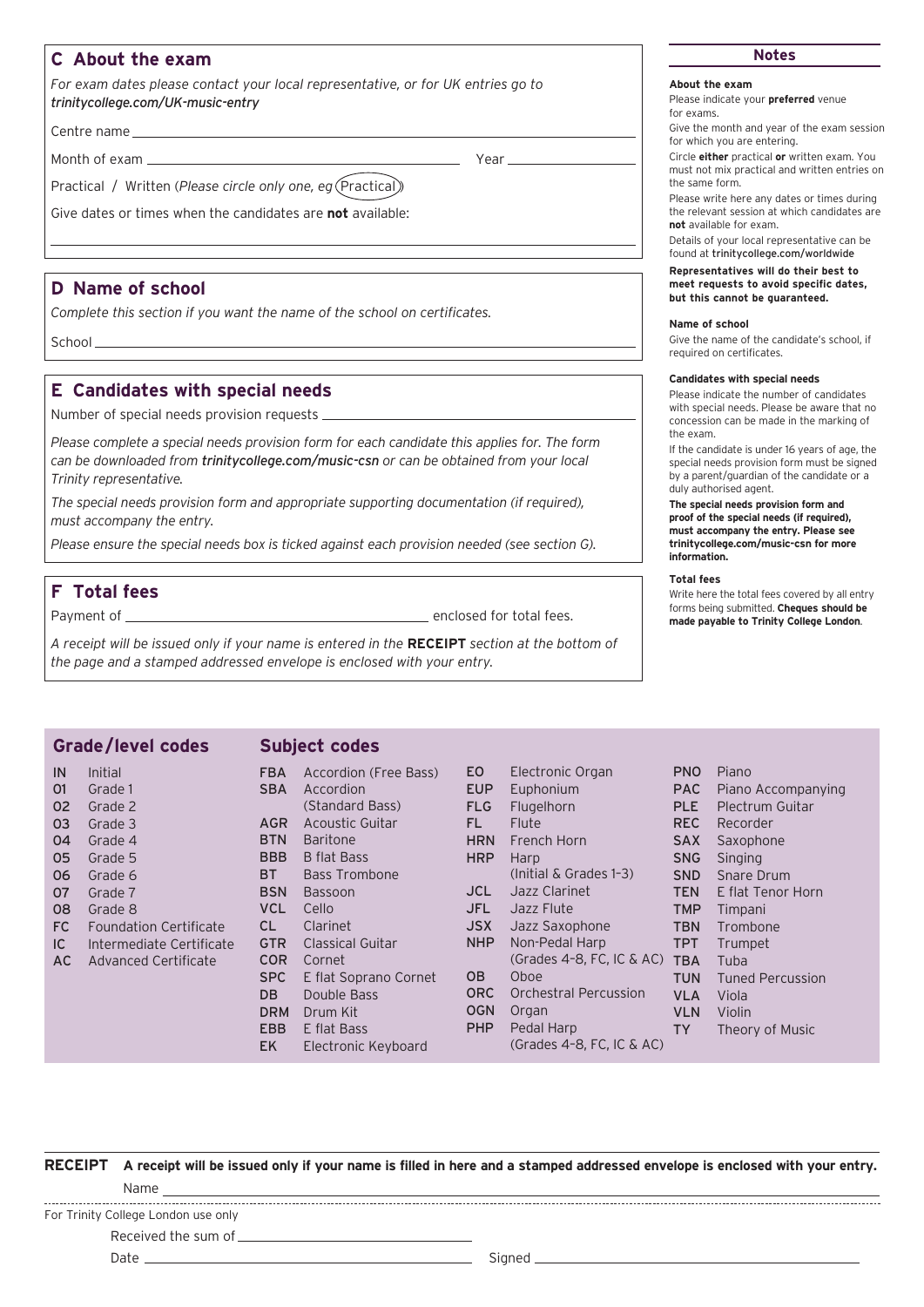## **G Candidate details Notes**

*For each candidate, please give the full name as it should appear on the certificate. Underline the* FAMILY NAME *clearly below the line.*

| <b>Candidate 1</b>                                                                                                                                                                                                             |                                         | Please tick if this is the candidate's first entry                                                         |
|--------------------------------------------------------------------------------------------------------------------------------------------------------------------------------------------------------------------------------|-----------------------------------------|------------------------------------------------------------------------------------------------------------|
| Full name                                                                                                                                                                                                                      | $-1$ 1 1 1<br>$\blacksquare$            | .                                                                                                          |
|                                                                                                                                                                                                                                | Male / Female $\Box$<br>MorF            | Special needs? $\Box$<br>(Please tick, if applicable - see section E)                                      |
|                                                                                                                                                                                                                                | Subiect                                 |                                                                                                            |
| For drum kit only. Tick if left handed set-up is required                                                                                                                                                                      |                                         |                                                                                                            |
|                                                                                                                                                                                                                                |                                         | $\Box$ NCN (see note) $\Box$                                                                               |
| <b>Candidate 2</b><br>Full name                                                                                                                                                                                                |                                         | Please tick if this is the candidate's first entry<br>.                                                    |
| Date of birth $\Box$                                                                                                                                                                                                           | Male / Female $\Box$                    | Special needs? $\Box$                                                                                      |
| Subject L                                                                                                                                                                                                                      | MorF<br>Subject                         | (Please tick, if applicable - see section E)<br>$\Box$ Grade $\Box$ code $\Box$ Fee $\Box$ Fee type $\Box$ |
| For drum kit only. Tick if left handed set-up is required                                                                                                                                                                      |                                         |                                                                                                            |
| Unique learner number (see note)                                                                                                                                                                                               |                                         | $\Box$ NCN (see note)                                                                                      |
| <b>Candidate 3</b>                                                                                                                                                                                                             |                                         | Please tick if this is the candidate's first entry                                                         |
| Full name                                                                                                                                                                                                                      | 1 1 1 1 1 1 1 1                         | .                                                                                                          |
| Date of birth $\begin{array}{ c c c c c }\n\hline\nD & D & M & M & Y & Y\n\end{array}$                                                                                                                                         | Male / Female $\bigsqcup$<br>MorF       | Special needs? $\Box$<br>(Please tick, if applicable - see section E)                                      |
|                                                                                                                                                                                                                                | Subject                                 |                                                                                                            |
| For drum kit only. Tick if left handed set-up is required                                                                                                                                                                      |                                         |                                                                                                            |
| Unique learner number (see note) Learner and the set of the set of the set of the set of the set of the set of the set of the set of the set of the set of the set of the set of the set of the set of the set of the set of t |                                         |                                                                                                            |
| <b>Candidate 4</b>                                                                                                                                                                                                             |                                         | Please tick if this is the candidate's first entry                                                         |
| $-1$ $-1$ $-1$ $-1$ $-1$<br>Full name Let Let Let                                                                                                                                                                              |                                         | .                                                                                                          |
| Date of birth $\begin{array}{ c c c c c c }\n\hline\nD & D & M & M & Y & Y\n\end{array}$                                                                                                                                       | Male / Female $\Box$<br>MorF<br>Subject | Special needs? $\Box$<br>(Please tick, if applicable - see section E)                                      |
| <b>CONTROLLER STATE STATE STATE</b><br>Subject L___                                                                                                                                                                            | — code ∟                                | IIIFee                                                                                                     |
| For drum kit only. Tick if left handed set-up is required                                                                                                                                                                      |                                         |                                                                                                            |
| Unique learner number (see note)                                                                                                                                                                                               |                                         |                                                                                                            |
| <b>Candidate 5</b>                                                                                                                                                                                                             |                                         | Please tick if this is the candidate's first entry                                                         |
| Full name                                                                                                                                                                                                                      |                                         |                                                                                                            |
| Date of birth LI<br>DDMMY                                                                                                                                                                                                      | Male / Female $\Box$<br>MorF<br>Subject | Special needs? $\Box$<br>(Please tick, if applicable - see section E)                                      |
| $\sqrt{1 - \frac{1}{2}}$ Grade<br>Subject L                                                                                                                                                                                    |                                         | code $\Box$ Fee $\Box$ Fee type $\Box$                                                                     |
| For drum kit only. Tick if left handed set-up is required                                                                                                                                                                      |                                         |                                                                                                            |
|                                                                                                                                                                                                                                |                                         | $\Box$ NCN (see note) $\Box$                                                                               |
| <b>Candidate 6</b>                                                                                                                                                                                                             |                                         | Please tick if this is the candidate's first entry                                                         |
|                                                                                                                                                                                                                                |                                         |                                                                                                            |
| Full name                                                                                                                                                                                                                      |                                         |                                                                                                            |
| Date of birth $\Box$                                                                                                                                                                                                           | Male / Female $\Box$<br>MorF<br>Subject | Special needs? L<br>(Please tick, if applicable - see section E)                                           |
| Grade L<br>Subject L                                                                                                                                                                                                           | code                                    |                                                                                                            |
| For drum kit only. Tick if left handed set-up is required                                                                                                                                                                      |                                         | Fee Lettype Late Tree type Late                                                                            |

### **Candidate details**

Please refer candidates to [trinitycollege.com/](http://trinitycollege.com/
data-protection) [data-protection](http://trinitycollege.com/
data-protection) for information about how Trinity will use their personal data. Write in each candidate's date of birth and gender. We are required to collect this information for various education and government bodies. This information may be communicated to examiners, exam centres and our results processing service providers for administrative purposes. Tick the box if the candidate has any special needs requirements. See section E. Write in the instrument or subject as it appears in the relevant syllabus (eg Piano, E flat Bass).

Write in the grade for each candidate see table on previous page.

Write in the subject code for each candidate's exam — see table on previous page.

NB No codes have been given for Piano Duet or other group exams — you must use the separate group and duo exams entry form for these candidates.

Show the fee for each candidate, and indicate the type of fee:

- F Full fee
- H Half-fee re-entry (this must be accompanied by a valid re-entry permit)
- L Late-entry fee (see late-entry procedure at [trinitycollege.com/music-regulations](http://trinitycollege.com/music-regulations))

#### Unique learner number

In the UK, candidates studying for the Government Diplomas are able to submit solo music graded exams towards the Additional/Specialist Learning unit of these qualifications. To enable the transfer of exam data to the relevant bodies, candidates/centres must submit their unique learner number as part of the entry process. For more information explaining how we use your information please see [trinitycollege.com/data-protection](http://trinitycollege.com/data-protection)

#### National centre number (NCN)

For UK applicants: If you teach your candidates for a school or a college please add the national centre number so that we can pass on the information to the Department for Education, for inclusion in the achievement and attainment tables. This data is passed to the Department for Education in confidence. For more information explaining how we use your information please see [trinitycollege.com/data-protection](http://trinitycollege.com/data-protection)

#### Fees

If information on fees is required, please contact your local representative — details at [trinitycollege.com/worldwide](http://trinitycollege.com/worldwide). Fees for exams in the UK and Ireland can be found at [trinitycollege.com/UK-music-entry](http://trinitycollege.com/UK-music-entry)

**Cheques should be made payable to Trinity College London**.